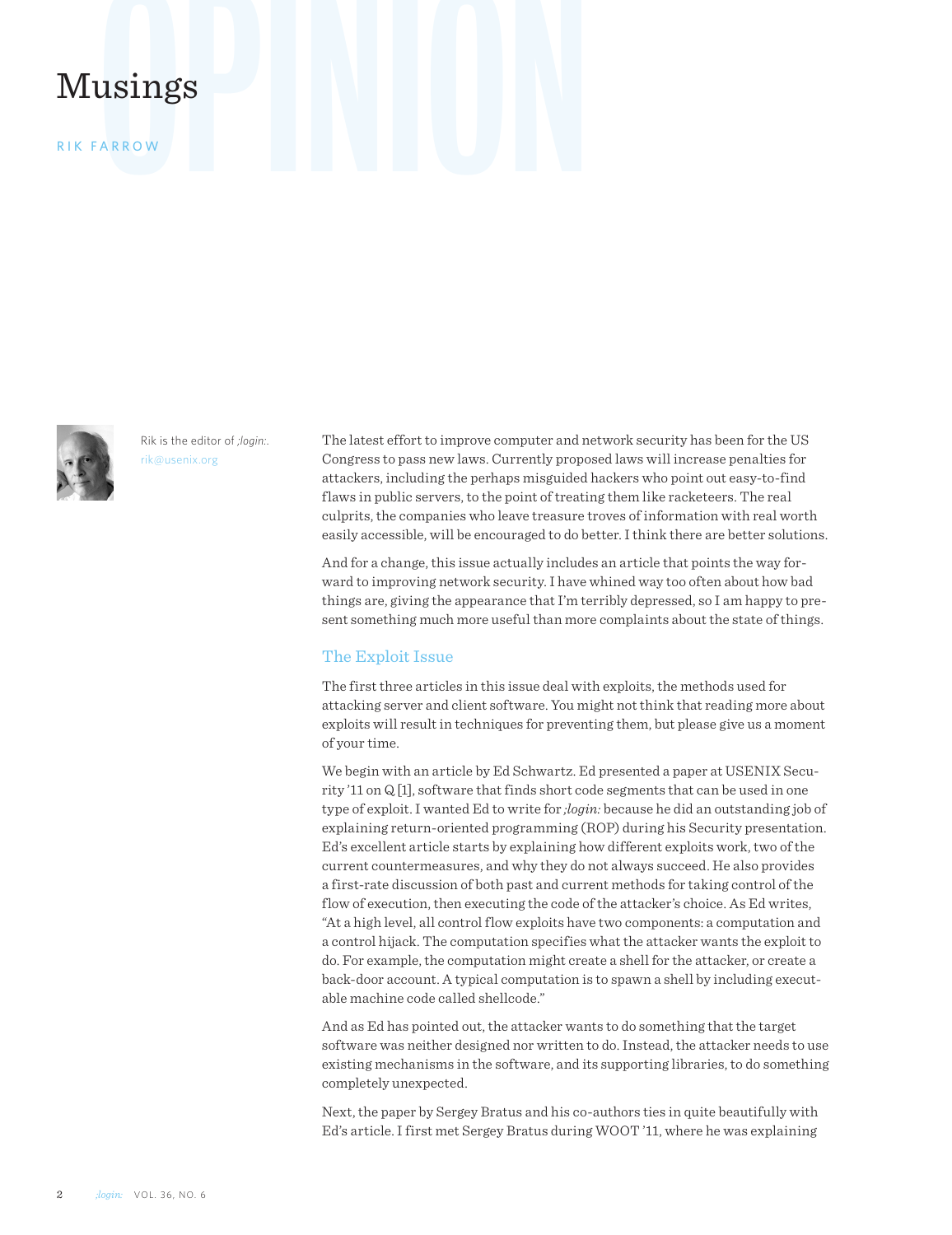how code found in every Linux executable actually includes a complete Turing machine that can be abused [2]. Sergey called this code, and examples like it, *weird machines*, and I find I like this terminology. A weird machine provides an attacker with the ability to execute his own code, completely contrary to the intentions of the software's designers. Yet these weird machines must be present for this to work. And we have hundreds, if not thousands, of existing exploits that prove that these weird machines actually exist.

Sergey also acted as the point person for the third article in this collection. He had to, because its lead author, Len Sassaman, died this summer, before the article was proposed. Len, his wife, Meredith Patterson, and others had been working on a paper that looked at exploits in a different light. What makes exploits work, besides having weird machines to run them on, are the inputs to those weird machines. The authors' proposition was that every program that accepts inputs has its own input language. If that input language reaches beyond a minimal level of complexity, it is impossible to prove that the program that parses the input language will behave as expected. Instead, the program will be one of the weird machines that run exploits for attackers.

The Sassaman proposal has its basis in formal language theory, where a program's input forms the language and the program includes the parser for this language. We are all familiar with this concept, whether we have written programs or simply entered command lines with options. The options make up the input language, and the program must include a parser that interprets that input language. This example may sound too simple, but there have been command-line programs that were exploitable. And network servers have much more complex input languages, with databases supporting SQL perhaps near the pinnacle of complexity. The authors do a fine job of arguing this point.

When Sergey first described this idea to me, in the hallway at Security, I made an immediate connection to an early, and somewhat effective, security prophylactic: application gateways. Application gateways were used, usually as part of firewalls, to parse the input to the services they protected. For example, the application gateway for the SMTP protocol follows the RFC for the protocol exactly (RFC 821, when smapd [3] was written). One result of the slavish adherence to protocol specifications was that crafted inputs from exploits that violated the protocol *in any way* were prevented from reaching the mail server. If the exploit relied on email addresses that were longer than 256 bytes or message lines longer than 1024 bytes, these inputs would be blocked. This is how application gateways could block neverbefore-seen attacks: they only accepted a very precisely defined input language and rejected all others.

Although application gateways are uncommon today, their close relatives are still in use. Web application firewalls may either enforce a well-defined input language or act more like an Intrusion Prevention System by watching for and blocking known attack signatures. But these were just perspectives that I had when I began talking with Sergey.

Sassaman et al. lay out three points that can be used as a test of their theory's usefulness. They also contrast programming languages, which have input parsers derived from a formal grammar, to most programs, whose input parsers are improvised to support specifications—not nearly as robust a process. And once the input language has grown behind a very simple level of complexity, the parser for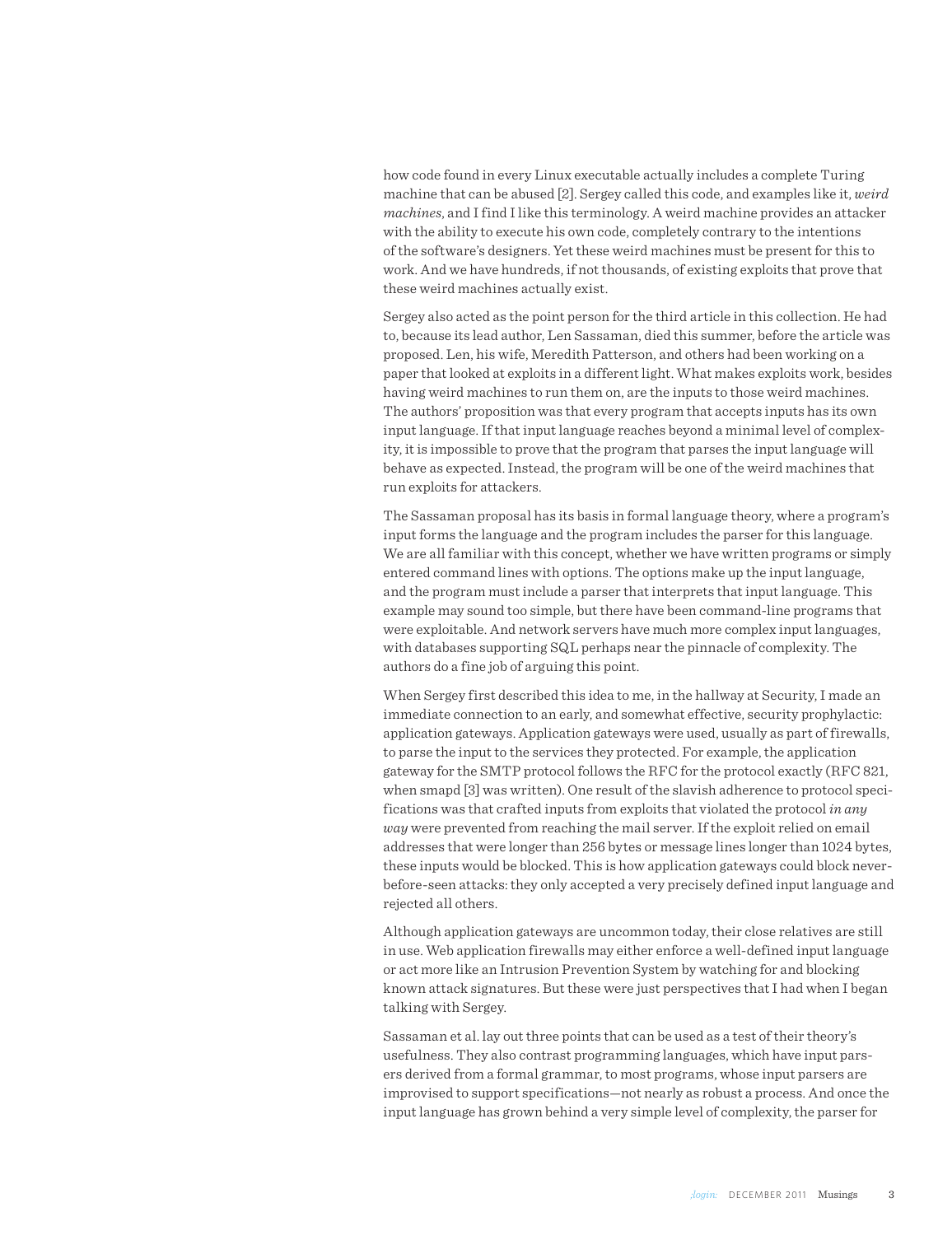the language can become Turing machine complete: itself a complete computer for which the halting problem can never be decided.

If the suggestions in Sassaman et al. were perfectly understood and universally adopted, they would not end exploitation. There would still be bugs in implementation that a simple and provably correct input parser could not protect from exploitation. But the attack surface would be greatly diminished by keeping the input simple, and thus easier for programmers to understand and for designers to specify. And there will always be some input languages (JavaScript and X.509 are examples) which can never be made secure from crafted inputs.

## More Security

Let's shift gears a bit, as I describe the next article in the lineup. Adam Langley works for Google as a Chrome developer. I didn't meet him in San Francisco during Security, but I did get to read the summary of the panel on SSL/TLS certificates. Given the recent event where a Dutch certificate authority was compromised [4] and their signing key used to produce bogus and yet totally valid certificates, I thought it would be useful to have someone who could write about this issue.

Adam surprised me by writing about how to properly configure Web servers, when I thought he might be writing about browser insecurity. Yet he is in a very good position to be talking to Web server administrators, as he knows what the browser developers (including Mozilla Firefox) have done or plan to do. Adam is also aware of issues impacting browser users that can be mitigated through the correct use of HTTPS, as well as the proper design of Web pages that will be served over HTTPS.

Adam also discusses the potential for DNSSEC and certificate verification, something that I had really hoped he would do. Paul Vixie's article about DNSSEC in the October 2011 issue had gotten me more interested in the potential for DNSSEC to help with the complex issue of certificate authorities, and Adam presents a clear and direct browser developer's perspective.

Sliding more directly into the intersection of sysadmin and security, Jan Schaumann tells us about a tool he wrote while working at Yahoo! that has since been released as open source. Jan's tool, sigsh, allows the execution of shell scripts that have been signed by authorized users. The signature verifies both the integrity of the script and that the script itself has been authorized for use. Just by maintaining the public key file found on the servers—in this case, many thousands of distributed systems—arbitrary commands can be executed safely for the purposes of system maintenance.

Patrick Debois completes the lineup with an article about DevOps from the sysadmin's perspective. As DevOps is LISA '11's theme, I wanted to understand more about it. And Patrick, as one of the standard bearers for this movement, seemed like just the person to write about DevOps. Patrick does a great job of explaining both the motivation behind DevOps and the goals that can be achieved through its use.

# Columns

David Blank-Edelman explains how you can invoke Perl from within your favorite text editor and perform useful, Perl-related tasks. I had often wondered if David just might be a bit obsessive, because of the way he would line everything up *just so* in his code examples. It turns out he wasn't wasting time, but was using Perl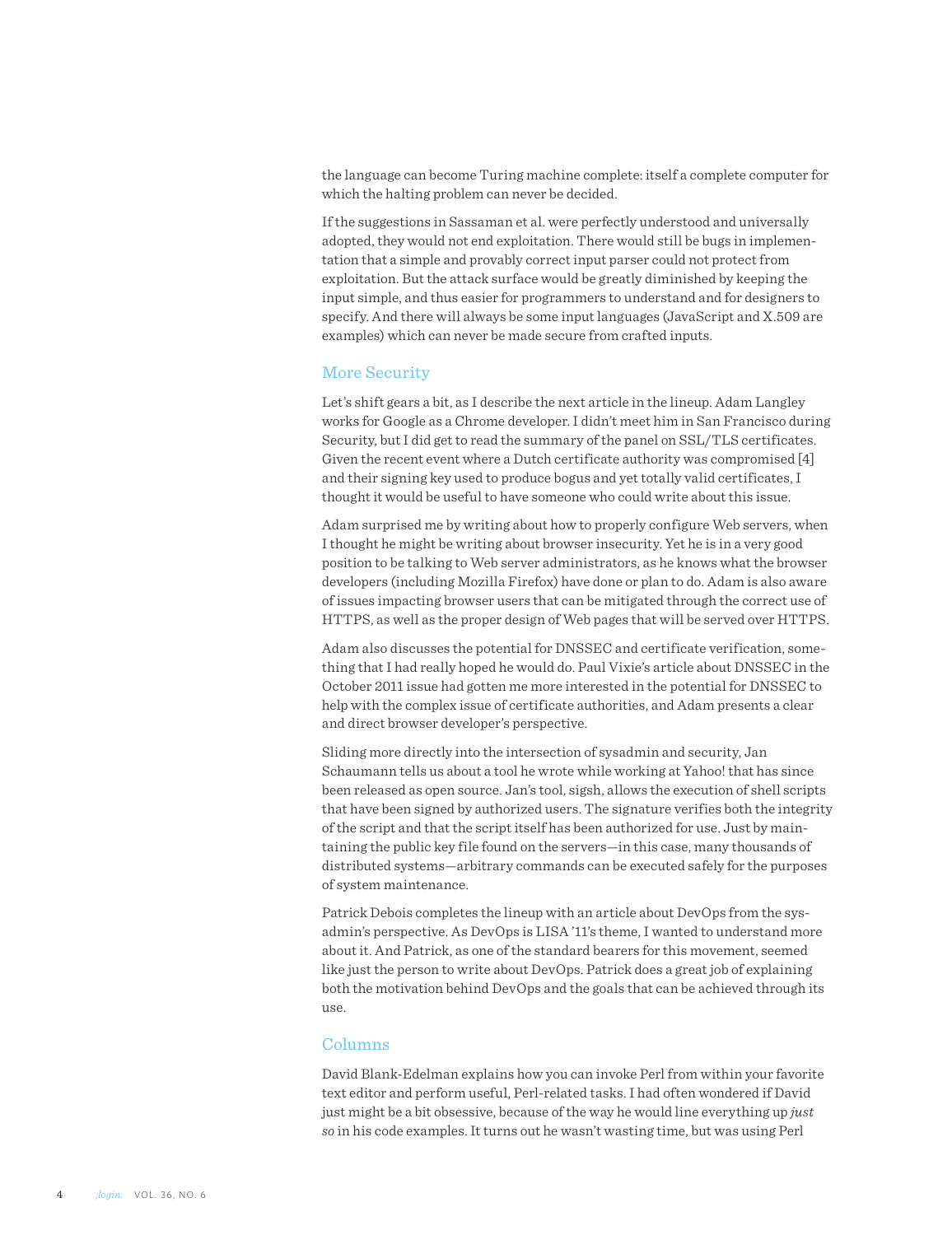modules invoked from within his editor of choice to beautify his code. David also explains other tools you can use. Thanks, David, as I for one am relieved.

Dave Josephsen has found a new suite of system monitoring tools, Graphite, that has got him excited. Graphite is a game changer, writes Dave, and consists of three Python programs: Whisper is a reimplementation of a round-robin data program, Carbon collects data from the network and writes it to Whisper, and Graphite (with the same name as the suite) provides the Web front end. Dave promises to write much more about the elegant solution provided by Graphite in future columns.

Robert Ferrell decided to stick to writing about exploits. Well, sort of. Robert engages in a search for the real meaning of "exploit," and the outcome is as unpredictable as ever.

Elizabeth Zwicky tells us about the books she has been reading, including two that consider what motivates people—in this case, two very distinct groups of people. She also reviews a book about software quality and statistics (another of her favorite topics). Sam Stover, meanwhile, got really excited about the new Kevin Mitnick book. While Mitnick will always be a villain in many people's eyes, Sam loved the way Mitnick and his co-author manage to tell stories with many technical details while taking the reader for a great ride. I don't expect that this book will change anyone's feelings about Mitnick, but it will certainly educate anyone who reads it about the hacking scene in the 1990s, as well as how one of the most accomplished hackers of that era went about learning his craft.

We also have reports from the Security Symposium and many of the co-located workshops. We had a good crew of summarizers, as well as lots of fascinating presentations. I particularly enjoyed the Symposium, which I spent mainly in the Papers track, as well as WOOT and HotSec. But those just represent my own interests.

Besides the summaries, USENIX also provides both recordings and videos of most presentations. These are available online, via the pages for the Symposium and the workshops. Also, as of this August, thanks to the support of you, the members, USENIX expanded its Open Access policy to open all videos to everyone.

I want to leave you with a couple of thoughts. Back in the '90s, when Kevin Mitnick was plying his skills with great success, few people knew, or cared, about computer and network security. That lack of concern helped people like Mitnick simply because people were not expecting to be compromised.

Today, things are a little different. Having watched organizations that should *not* be vulnerable fall to fairly simple attacks, organizations such as security companies, security contractors, defense contractors, and even a certificate authority, expectations are different. People have grown to expect that their systems will be exploited. That is even more true for desktop users, where being able to do whatever the user wants to do, including entertainment, is the norm for both work and home systems.

If we want to have more secure systems, we will need to accept some changes. The Sassaman proposal that appears in this issue provides a concrete step toward creating more secure programs in the future, as well as identifying programs and protocols that can never be made secure. Perhaps the best we can do is to sandbox the unsafe programs as best we can. But that works poorly when the program in